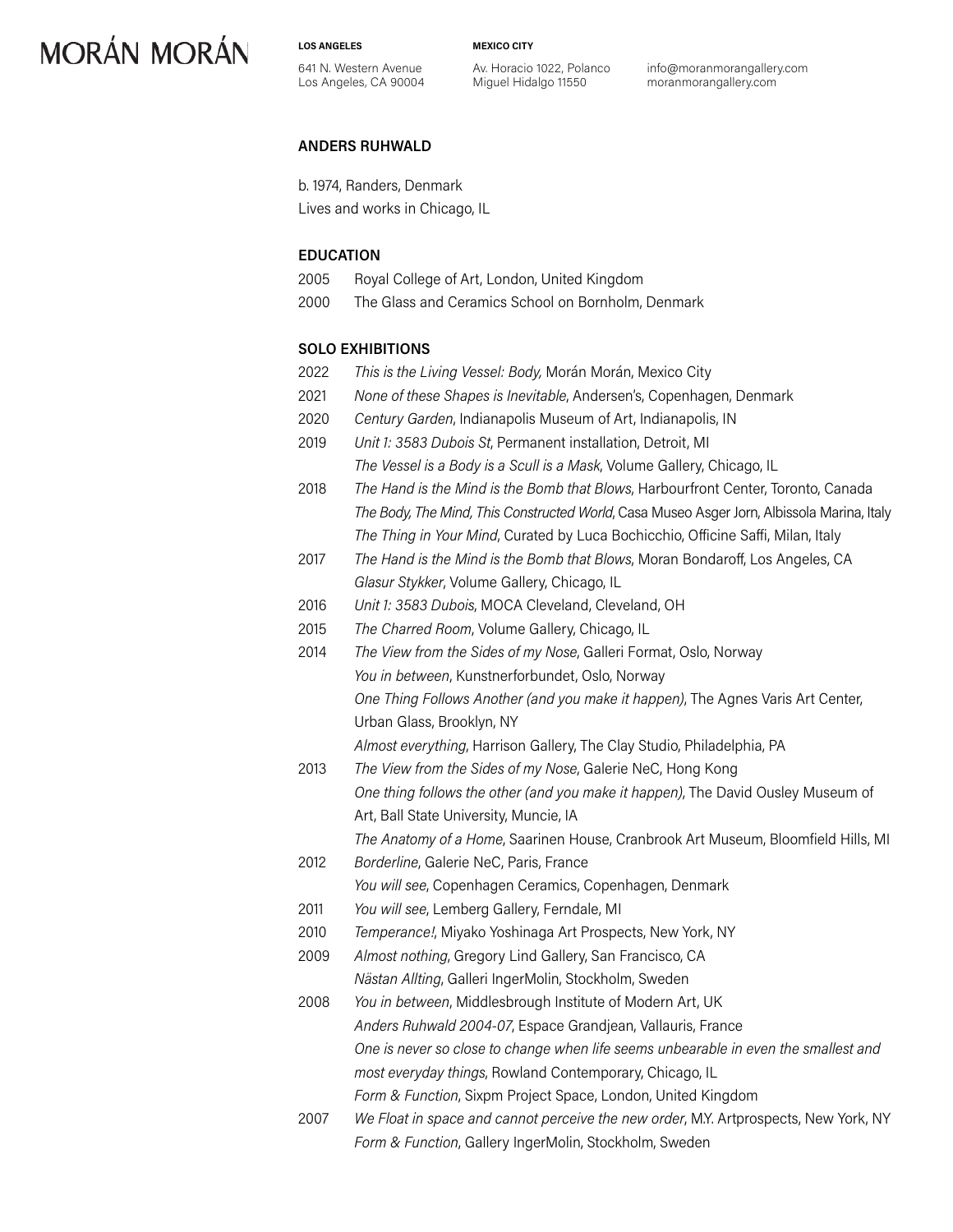**LOS ANGELES** 641 N. Western Avenue Los Angeles, CA 90004 **MEXICO CITY**

Av. Horacio 1022, Polanco Miguel Hidalgo 11550

info@moranmorangallery.com moranmorangallery.com

*If all mans products were well designed, joy and harmony would emerge eternally triumphant*, Drud & Koppe Gallery, Copenhagen, Denmark

- 2006 *Frictions*, John Michael Kohler Art Center, Sheboygan, WI
- 2005 *Frictions*, Rowlandcontemporary, Chicago, IL
- 2004 *The State of Things*, Galleri Inger Molin, Stockholm, Sweden *The State of Things*, The Museum of Art and Design, Copenhagen, Denmark 2003 Galleri Puls, Bruxelles, Belgium
	- Galleri Nørby, Copenhagen, Denmark

### **GROUP EXHIBITIONS**

- 2020 *The Body, The Object, The Other*, Craft Contemporary, Los Angeles, CA 2019 *Summer*, Friedman Benda, New York, NY *Morfologia della Meravigle*, Officine Saffi, Puglia, Italy *Perfect Darkness*, Officine Saffi, Milan, Italy *The Form Will Find Its Way: Contemporary Ceramic Sculptural Abstraction*, Curated by Elizabeth Carpenter, Katherine E. Nash Gallery, University of Minnesota, Minneapolis, MN *Ceramic Momentum*, Clay Museum, Middlefart, Denmark
- 2018 *Objects to Identify*, Morán Morán, Los Angeles, CA *Under the Night Sky*, Friedman Benda and Albertz Benda Gallery, New York, NY *PremioFaenza*, The International Museum of Ceramics, Faenza, Italy *From The Studio*, Reyes Projects, Birmingham, MI *Private Quarters*, Volume Gallery, Chicago, IL *Transformations*, The John Michael Kohler Art Center, Sheboygan, WI *At Large*, Reyes Projects, Birmingham, MI
- 2017 *Hill People*, Darrow Contemporary, Aspen, CO *Danish Design Now*, Design Museum, Copenhagen, Denmark *Mindnight Special*, Volume Gallery, Chicago, IL *Mindcraft*, San Simpliciano, Milan, Italy
- 2016 *War Games*, Curated by Benjamin Godsill, Moran Bondaroff, Detroit, MI *Copenhagen Ceramics*, Galleria Salvatore Lanteri, Milan, Italy *Fireworks*, Gallery SO, London, UK *One from Each*, Paris London Hong Kong Gallery, Chicago, IL
- 2015 *Showing off: Recent Acquisitions*, Denver Art Museum, Denver, CO *Fusion: Three Views/One Collection*, ASU Art Museum , Tempe, AZ
- 2014 *Material Matters*, Cave Gallery, Detroit, MI *The Crystal Chain*, Volume Gallery, Chicago, IL *Crafting a Continuum*, Boise Art Museum, Boise, ID *Things about thing*s, Two person show with Stephen Reber, Three Walls, Chicago, IL *Nocturnal Labyrinth*, Miyako Yoshinaga Art Prospects, New York, NY
- 2013 *Crafting a Continuum*, ASU Art Museum, Tempe, AZ *Summer Show*, Wasserman Projects, Birmingham, MI *Group Show d'ete*, Gallerie Nillson et Chiglien, Paris, France
- 2012 *Metadomestic*, Middlesbrough Institute of Modern Art, Middlesbrough, UK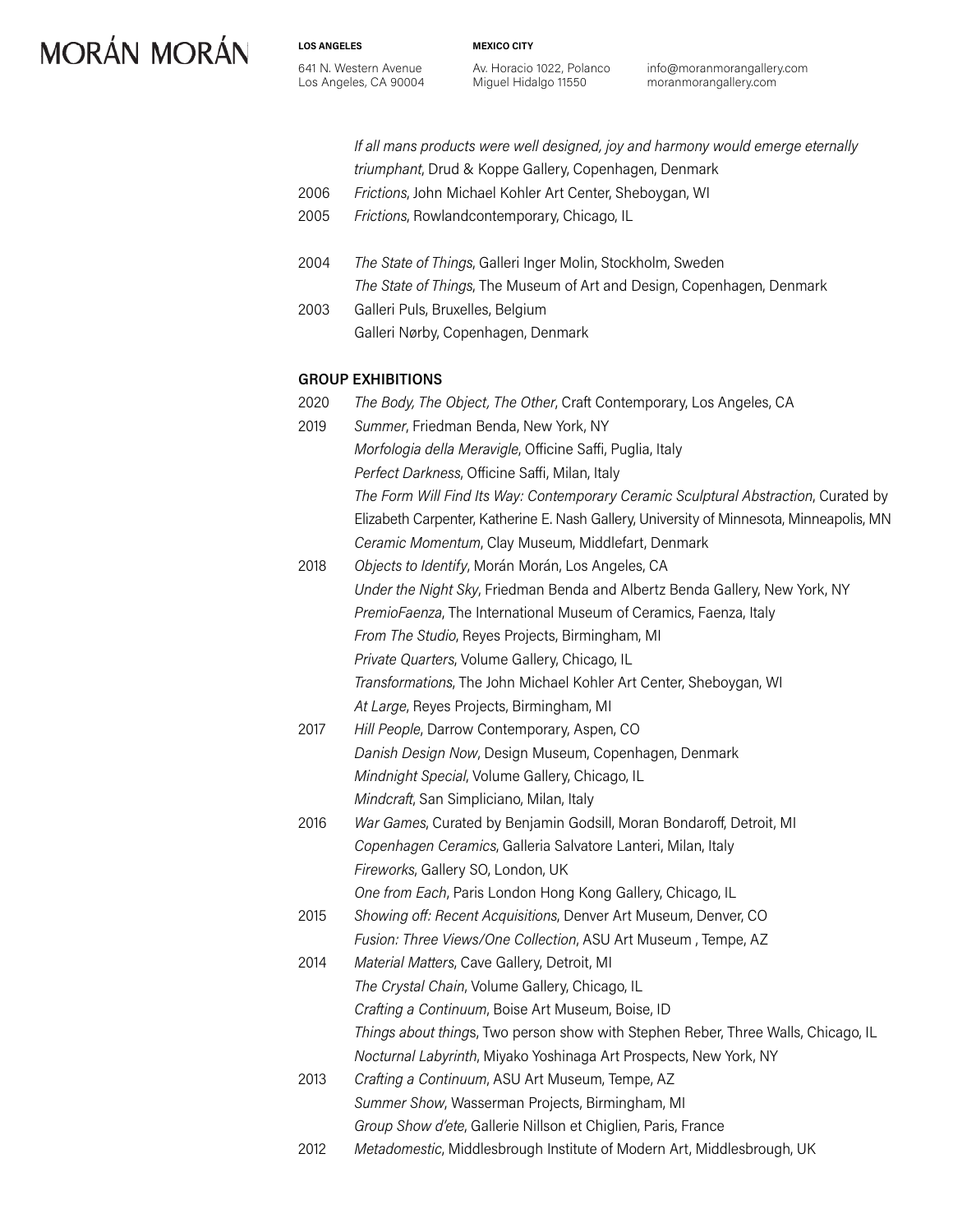641 N. Western Avenue Los Angeles, CA 90004

**LOS ANGELES**

Av. Horacio 1022, Polanco Miguel Hidalgo 11550

**MEXICO CITY**

info@moranmorangallery.com moranmorangallery.com

*Biennale Internationale de Vallauris*, Vallauris Golfe-Juan, France *Scanceram*, Vendsyssel Kunstmuseum, Hjørring, Denmark *Decade*, Gregory Lind Gallery, San Francisco, CA *Here and There*, The Nordic Heritage Museum, Seattle, WA *No object is an island*, Cranbrook Art Museum, Detroit, MI *Forty for Forty*, Lemberg Gallery, Ferndale, MI 2011 *Echo Chamber*, Schein-Joseph International Museum, Alfred, NY *Metadomestic*, Landesgalerie Linz, Linz, Austria *Gyeonggi International Biennale 2011*, Icheon Ceramic Center, Icheon City, South Korea *Graft*, Galleri Format, Oslo, Norway *Overthrown*, Denver Art Museum, Denver, CO *Fortællespor*, Grimmerhus, Middelfart, Denmark *The Shape of Things to Come*, Vertigo Gallery, Denver, CO *Interiors*, Miyako Yoshinga Art Prospects, New York *WANI*, Fondation d'entreprise Ricard, Paris, France *You will see*, Gahlberg Gallery, McAninch Arts Center, Glen Ellyn, IL 2010 *Kabinett 3*, Devening Projects, Chicago, IL *På tværs*, St. Hof, Ny Tap-Carlsberg, Copenhagen, Denmark *Korero*, New Taipei City Yingge Ceramics Museum, New Taipei, Taiwan *Spark!*, Butter Projects, Royal Oak, MI 2009 *Homewreckage*, Devening Editions and Projects, Chicago, IL *The illusion of reality*, Bomuldsfabriken Kunsthall, Arednal, Norway *That was then*, Hordaland Kunstsenter, Bergen, Norway *Our Objects*, Wedgwood Institute, Burslem, UK *Summer Action* 1, Favardin & de Verneuil, Paris, France *Dissolving Views*, The Cheongju Biennale, Cheongj, Korea *Prospection and perspectives*, Favadin & de Verneuil, Paris, France *Irreverant*, Yerba Buena Center for the Arts, San Francisco, CA *Maxmultiple*, Devening Projects & Editions, Chicago, IL *65th Scripps College Annua*l, Ruth Chandler Williamson Gallery, Scripps College, Claremont, CA *The Margins*, The Icehouse, Phoenix, AZ *Down to Earth*, Cultuurcentrum Stroembeek, Grimbergen, Belgium *Our Objects*, Machintosh Gallery, Glasgow School of Art, Glasgow, Scotland 2008 *Summermix,* Lemberg Gallery, Ferndale, MI *Everyday*, Galleri Nordsu, Helsinki, Finland *Mindcraft*, FuoriSalone, Milan Furniture Fair, Milano, Italy 2007 *Everyday*, National Museum of Decorative Art, Trondheim, Norway *RCA*, Bank of America, Canary Warf, London, United Kingdom *Func Art*, Drud & Køppe Gallery, Copenhagen, Denmark *Places*, University of Art and Design, Halle Burg, Germany *Facts and Figures*, Westerpark, Amsterdam, Holland *Places*, Contemporary Applied Art, London, United Kingdom *Present 2007*, Bomuldfabrikens Kunsthall, Arendal, Norway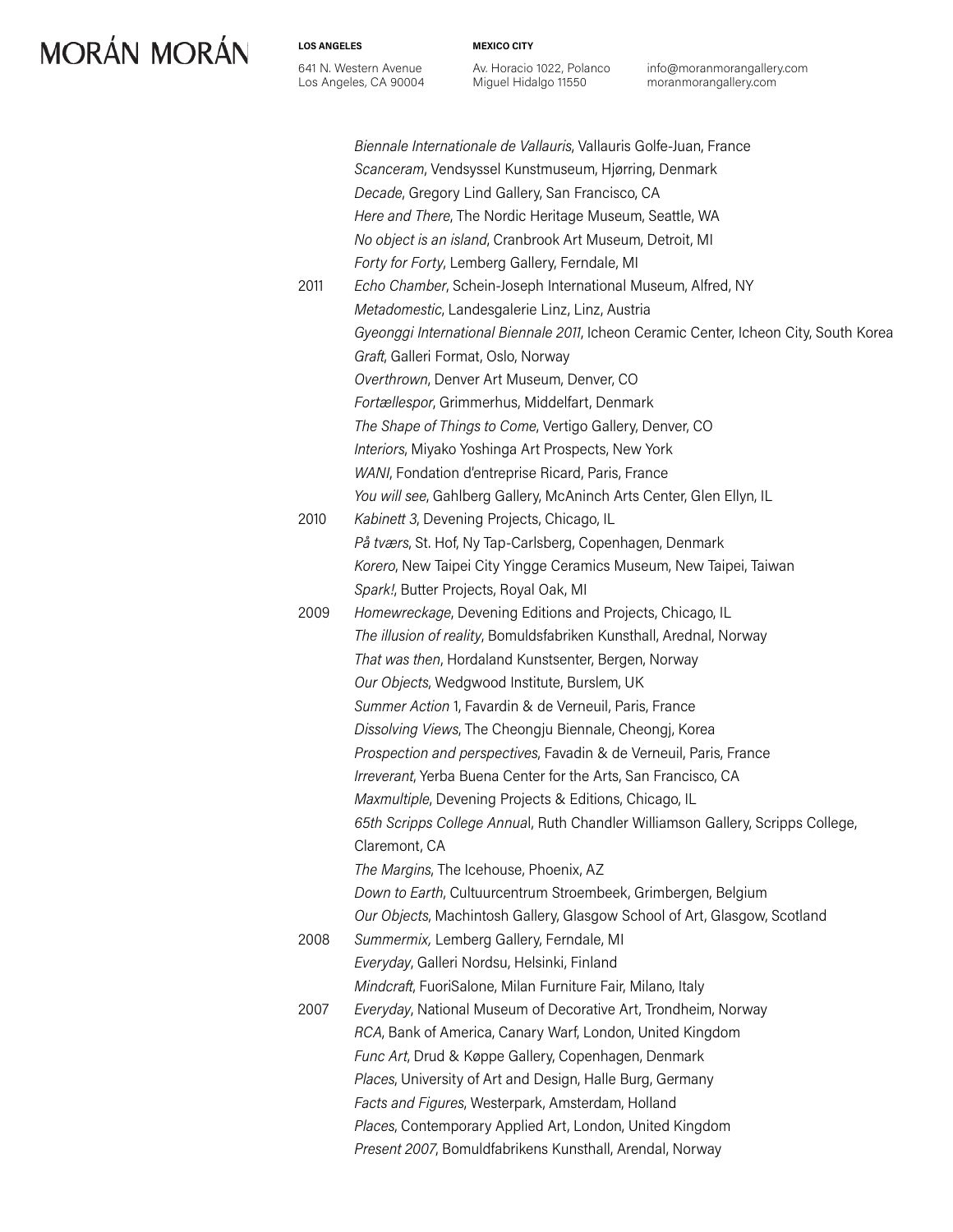#### **LOS ANGELES**

641 N. Western Avenue Los Angeles, CA 90004 **MEXICO CITY**

Av. Horacio 1022, Polanco Miguel Hidalgo 11550

info@moranmorangallery.com moranmorangallery.com

| 2006 | Facts and Figures, Westerpark, Amsterdam, Holland                                      |
|------|----------------------------------------------------------------------------------------|
|      | How to Love Juicy Jam and Jacks, Drud & Køppe Gallery, Copenhagen, Denmark             |
|      | Places, Oberösterreichischen Landesmuseum, Linz, Austria                               |
|      | 40 European Ceramic Artists, Cassius Clay, Bornholm, Denmark                           |
|      | Salon d'Hiver, Galleri Inger Molin, Stockholm, Sweden                                  |
|      | Danish-Framing the Future of Design, The Nordic Embassies, Berlin, Germany             |
|      |                                                                                        |
|      | Keramik under jorden - över Jord, Blås og Knåda, Stockholm, Sweden                     |
| 2005 | 54th Premio Faenza, Museo Internazionale delle Ceramiche in Faenz, Faenza, Italy       |
|      | Danish-Framing the Future of Design, DDC, Copenhagen, Denmark                          |
|      | New Danish Ceramics, Museum De Tiendschuu, Tegelen, Holland                            |
|      | The Autumn Exhibition, Charlottenborg, Copenhagen, Denmark                             |
|      | My Room, Sophienholm, Copenhagen, Denmark                                              |
|      | Conversation Pieces, Galleri Nørby, Copenhagen, Denmark                                |
|      | Strata, Skulpturen Hus, Stockholm, Sweden                                              |
|      | Contain Memory, The Crypt, St. Pancras Church, London, England                         |
|      | Like Nowhere Else, Royal College of Art, London, England                               |
| 2004 | Generations, Rosenthal, Pinakotek der Moderne, Munich, Germany                         |
|      | Made in Scandinavia, Riksutstillinger, National Museum of Art, Architecture and        |
|      | Design, Oslo Norway                                                                    |
|      | Stuff. Ingenuity and Critique, Harbour Front Center, Toronto, Canada                   |
|      | Ceramics Underground, Bunker nr. 73, Copenhagen, Denmark                               |
|      | Pays invité Le Danemark, Centre céramique contemporaine, La Borne, France              |
|      | Keramiske veje, Den Frie Udstillingsbygning, Copenhagen, Denmark                       |
| 2003 | Scandinavian Design Beyond The Myth, Museums in Berlin, Budapest, Milan, Prague,       |
|      | Genz (2003-2005)                                                                       |
|      | The 1st International Taiwan Ceramics Biennial, Taipei County, Yingge Ceramics         |
|      | Museum, Taiwan                                                                         |
|      | The 6th International Ceramics Biennial, Museu De Ceràmica De Manises, Valencia, Spain |
|      | The 2nd World Ceramics Biennial, Icheon World Ceramic Center, Icheon, Korea            |
|      | Derfor, Paustian, Copenhagen, Denmark                                                  |
|      | Bare Boundaries, Museum of Decorative Arts, Tallinn, Estonia                           |
|      | Talente, Handwerkskammer Munich, Germany                                               |
| 2002 | DK/SA Project, Claymuseum, Capetown, Gallery Thompson, Johannesburg, South Africa      |
|      | Made in Scandinavia, Hordaland Kunstsenter, Bergen, Norway                             |
|      | The 2002 Biennial, The Danish Museum of Decorative Art, Copenhagen, Denmark            |
|      | The XIV Panevezys Ceramics Symposium, Civic Art Gallery, Panevezys, Lithuania          |
|      | Nordic Network, Gallery Reykjavik, Iceland and Grimmerhus Museum, Middelfart,          |
|      | Denmark                                                                                |
| 2001 | On The Birthpot, Ruhwaldruhwald, Copenhagen, Denmark                                   |
|      | Finery and Embellishment, Ruhwaldruhwald, Copenhagen, Denmark,                         |
|      | The Boleslawiec International Sculpture Symposium, Meissen, Germany, and               |
|      | Boleslawiec, Legnica, Wroclaw, Poland                                                  |
| 2000 | Possession, The Applied Art Triennial, Tallinn, Estonia                                |
|      |                                                                                        |
|      | The Altech Ceramics Biennale, Sandton Civic Gallery, Johannesburg, South Africa        |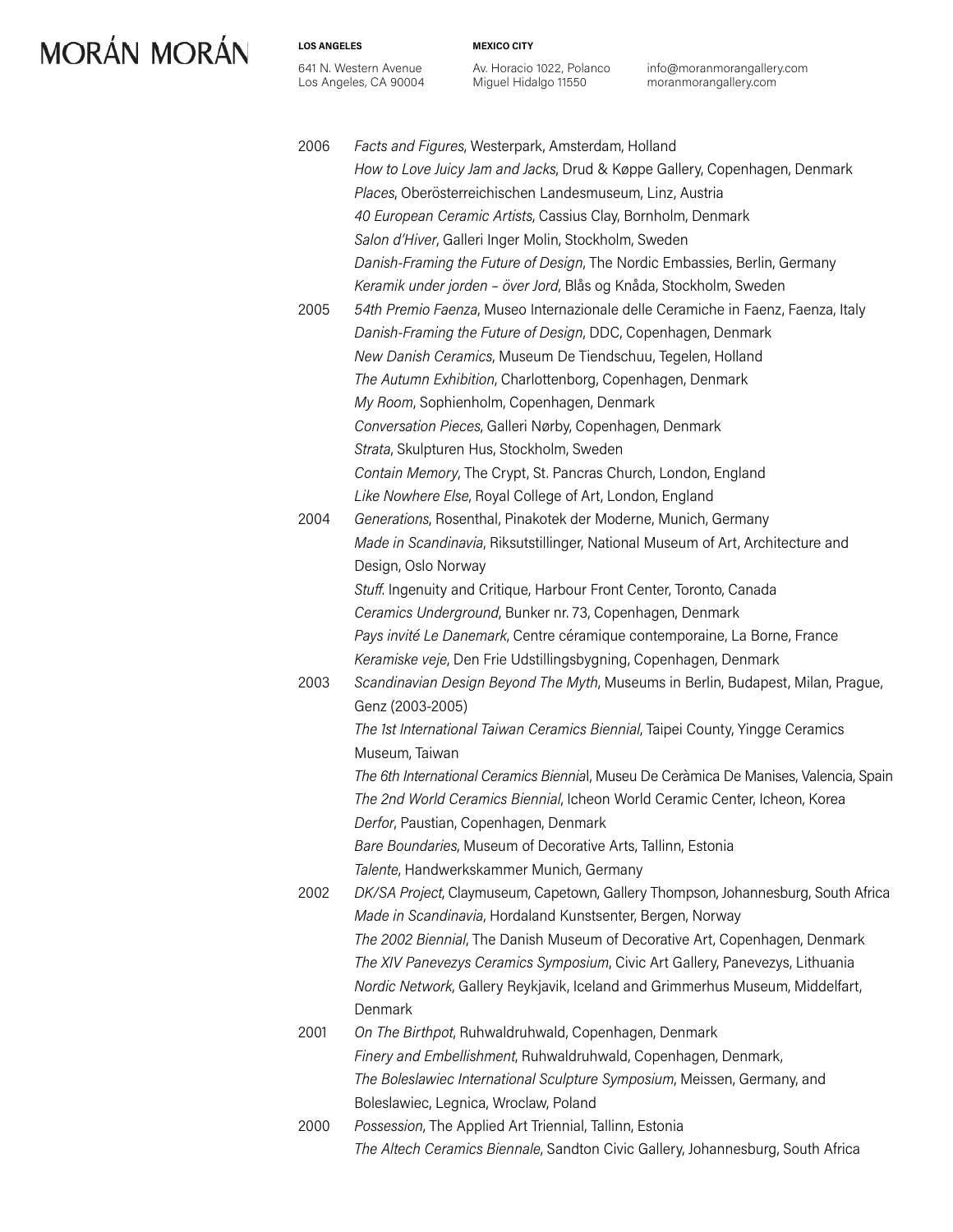**LOS ANGELES** 641 N. Western Avenue Los Angeles, CA 90004 **MEXICO CITY**

Av. Horacio 1022, Polanco Miguel Hidalgo 11550

info@moranmorangallery.com moranmorangallery.com

- 1998 *K.E.*, Den Frie Udstillingsbygning, Copenhagen, Denmark
- 1995 *Poly-arte*, Rungstedgaard, Rungsted, Denmark

## **PUBLIC COLLECTIONS**

Indianapolis Museum of Art, Indianapolis, IN Art Institute of Chicago, Chicago, IL The Arizona State University Art Museum, Tempe, AZ The Bornholm Art Museum, Bornholm, Denmark CLAY Museum of Ceramic Art Denmark, Middelfart, Denmark Cranbrook Art Museum, Bloomfield Hills, MI Danish Museum of Art and Design, Copenhagen, Denmark The Danish Ceramics Museum, Guldagergård, Denmark David Owsley Museum, Muncie, IN Denver Art Museum, Denver, CO Detroit Institute of Arts, Detroit, MI Icheon World Ceramic Center, Icheon, South Korea John Michael Kohler Arts Center, Sheboygan, WI Middlesbrough Institute of Modern Art, Middlesbrough, UK Musée des Arts Décoratifs, Paris, France Le Musée Magnelli, Musée de la Céramique, Vallauris, France Nationalmuseum, Stockholm, Sweden National Museum of Art, Architecture and Design, Oslo, Norway National Museum of Decorative Arts, Trondheim, Norway Philadelphia Museum of Art, Philadelphia, PA Röhsska Museum, Gothenburg, Sweden Sèvres – Cité de la Céramique, Paris, France Victoria and Albert Museum, London, UK Yingge Ceramics Museum, Taipei, Taiwan

### **AWARDS**

| 2011 | Gold prize, Gyeonggi International Biennale, South Korea                      |
|------|-------------------------------------------------------------------------------|
| 2007 | The Sotheby Prize, Victoria & Albert Museum, London, United Kingdom           |
| 2005 | The Anni and Otto Johs. Detlefs' award for young experimental ceramic artists |
| 2002 | 1st. Prize, The Biennial, The Danish Museum of Decorative Arts, Copenhagen    |
|      |                                                                               |

## **GRANTS**

- 2018 Annie og Otto Detlefs Almennyttige Fond The Danish Art Foundation
- 2017 The Graham Foundation The Danish Art Foundation
- 2016 Graham Foundation
- 2015 John S. and James L. Knight Foundation
- 2014 The Danish Art Foundation
- 2010 The Danish Art Foundation's three-year working stipend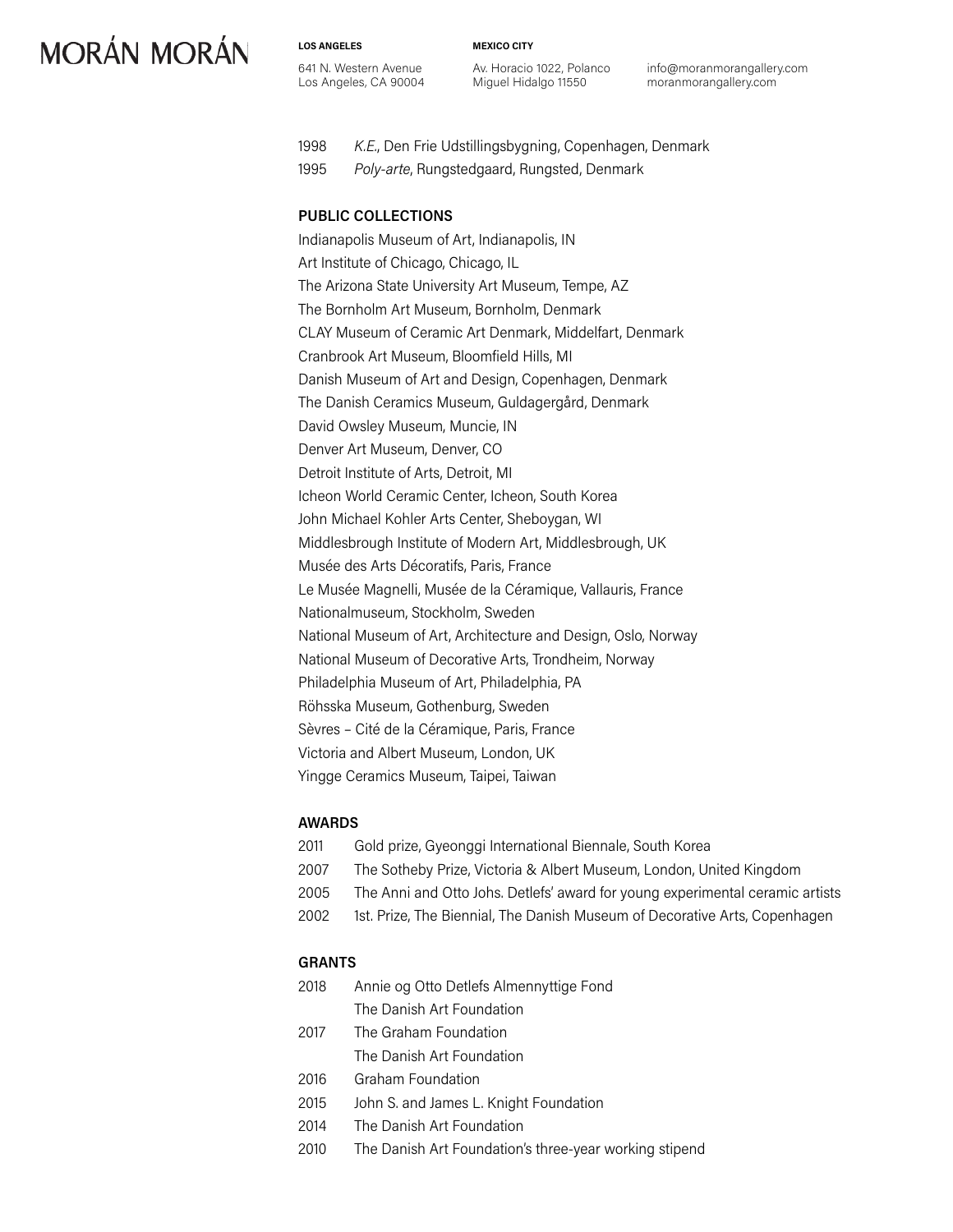**LOS ANGELES**

641 N. Western Avenue Los Angeles, CA 90004 **MEXICO CITY**

Av. Horacio 1022, Polanco Miguel Hidalgo 11550

info@moranmorangallery.com moranmorangallery.com

| 2009 | The Ole Haslunds Artist Fund                              |
|------|-----------------------------------------------------------|
|      | The Danish Art Foundation                                 |
| 2008 | The Henry Moore Foundation                                |
|      | Danish Art Foundation                                     |
|      | The Danish National Bank's Anniversary Foundation of 1968 |
| 2007 | Danish Art Foundation                                     |
|      | Danish Crafts                                             |
| 2006 | The Danish Swedish Foundation                             |
|      | Danish Cultural Ministry Travelgrant                      |
| 2005 | Danish Art Foundation, Travelgrant                        |
| 2004 | <b>Roblon Foundation</b>                                  |
|      | The Danish National Bank's Anniversary Foundation of 1968 |
|      | Annie & Otto Johs, Detlefs' Fond                          |
|      | Knud Højgaards Fond                                       |
|      | Oticon Fonden                                             |
| 2003 | Aalborg Fonden                                            |
|      | The Danish National Bank's Anniversary Foundation of 1968 |
|      | Knud Højgaards Fond                                       |
|      | Oticon Fonden                                             |
|      | L. F. Foghts Fond                                         |
|      | The Danish Art Foundation                                 |
|      | Nordic Institute for Contemporary Art, Sleipnir           |
|      | Letterstedska Föreningen                                  |
|      | Det Reiersenske Fond                                      |
|      | Nordic Institute for Contemporary Art, Sleipnir           |
| 2002 | Glashandler Johan Rohges Fond                             |
|      | C.W. Obels Fond                                           |
| 2000 | The Danish National Bank's Anniversary Foundation of 1968 |
| 1999 | NOI-Fonden                                                |
| 1998 | C.W. Obels Fond                                           |

### **RESIDENCIES**

- 2006 National Workshops for Art and Craft, Copenhagen, Denmark
- 2005 Art/industry, John Michael Kohler Art Center/Kohler Co., USA
- 2004 National Workshops for Arts and Crafts, Copenhagen, Denmark
- 2002 The Panevezys International Ceramics Symposium, Lithuania
- 2001 International Ceramics Center, Denmark
- 2000 The Boleslawiec International Sculpture Symposium, Poland

#### **EXHIBITION MONOGRAPHS**

- 2018 *The Body, The Mind, This Constructed World*, Casa Museo Jorn, Italy
- 2016 *Unit 1: 3583 Dubois*, Museum of Contemporary Art Cleveland, OH
- 2013 *The Anatomy of a Home*, Saarinen House, Cranbrook Art Museum, Bloomfield Hills, MI *One Thing Follows the Other (and you make it happen)*, David Owsley Museum,